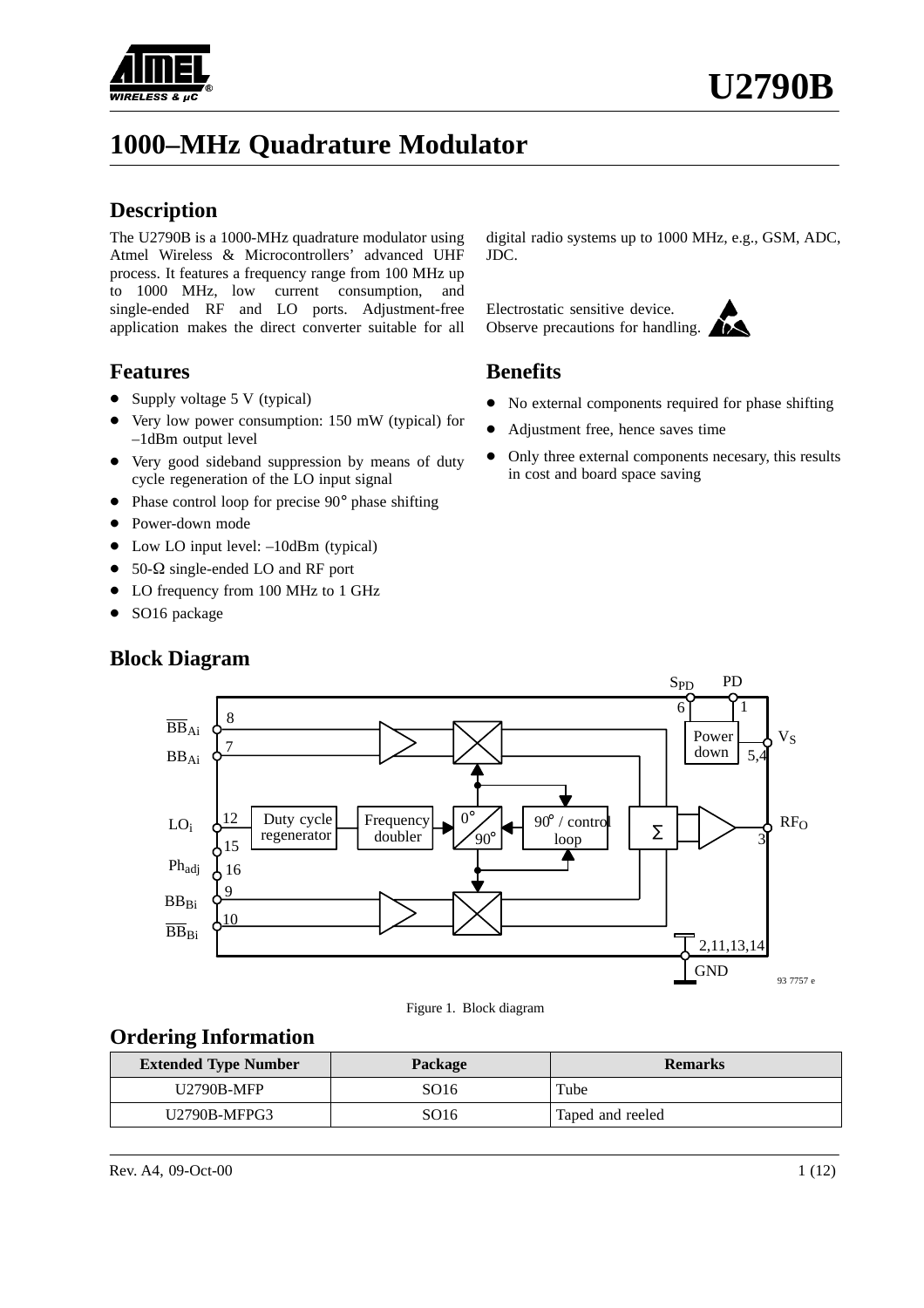# **U2790B**



# **Pin Description**

SO16



| Pin              | Symbol                      | <b>Function</b>                                                |
|------------------|-----------------------------|----------------------------------------------------------------|
| 1                | <b>PD</b>                   | Power-down port                                                |
| 2, 11,<br>13, 14 | <b>GND</b>                  | Ground                                                         |
| 3                | $RF_{0}$                    | RF output                                                      |
| 4, 5             | $V_S$                       | Supply voltage                                                 |
| 6                | $S_{PD}$                    | Settling time power down                                       |
| 7                | $BB_{Ai}$                   | Baseband input A                                               |
| 8                | $\overline{BB}_{\text{Ai}}$ | Baseband input A inverse                                       |
| 9                | BBRi                        | Baseband input B                                               |
| 10               | BB <sub>Bi</sub>            | Baseband input B inverse                                       |
| 12               | $LO_i$                      | LO input                                                       |
| 15/16            | Phadj                       | Phase adjustment (not neces-<br>sary for regular applications) |

# **Absolute Maximum Ratings**

| <b>Parameters</b>         |                         | <b>Symbol</b>                    | Value      | Unit            |
|---------------------------|-------------------------|----------------------------------|------------|-----------------|
| Supply voltage            | Pins 4 and $5$          | $V_S$                            |            | 17              |
| Input voltage             | Pins 7, 8, 9, 10 and 12 | V,                               | 0 to $V_s$ |                 |
| Junction temperature      |                         | $T_i$                            | 125        | $\rm ^{\circ}C$ |
| Storage-temperature range |                         | $T_{\rm stg}$<br>$-40$ to $+125$ |            | $\rm ^{\circ}C$ |

# **Operating Range**

| <b>Parameters</b>                 | <b>Symbol</b> | Value          | Unit     |
|-----------------------------------|---------------|----------------|----------|
| Supply-voltage range Pins 4 and 5 | $V_{S}$       | 4.5 to 5.5     |          |
| Ambient temperature range         | l amb         | $-40$ to $+85$ | $\Gamma$ |

## **Thermal Resistance**

|                  | <b>Parameters</b> | Symbol             | Value | Unit |
|------------------|-------------------|--------------------|-------|------|
| Junction ambient | SO16              | K <sub>th</sub> JA | 110   | K/W  |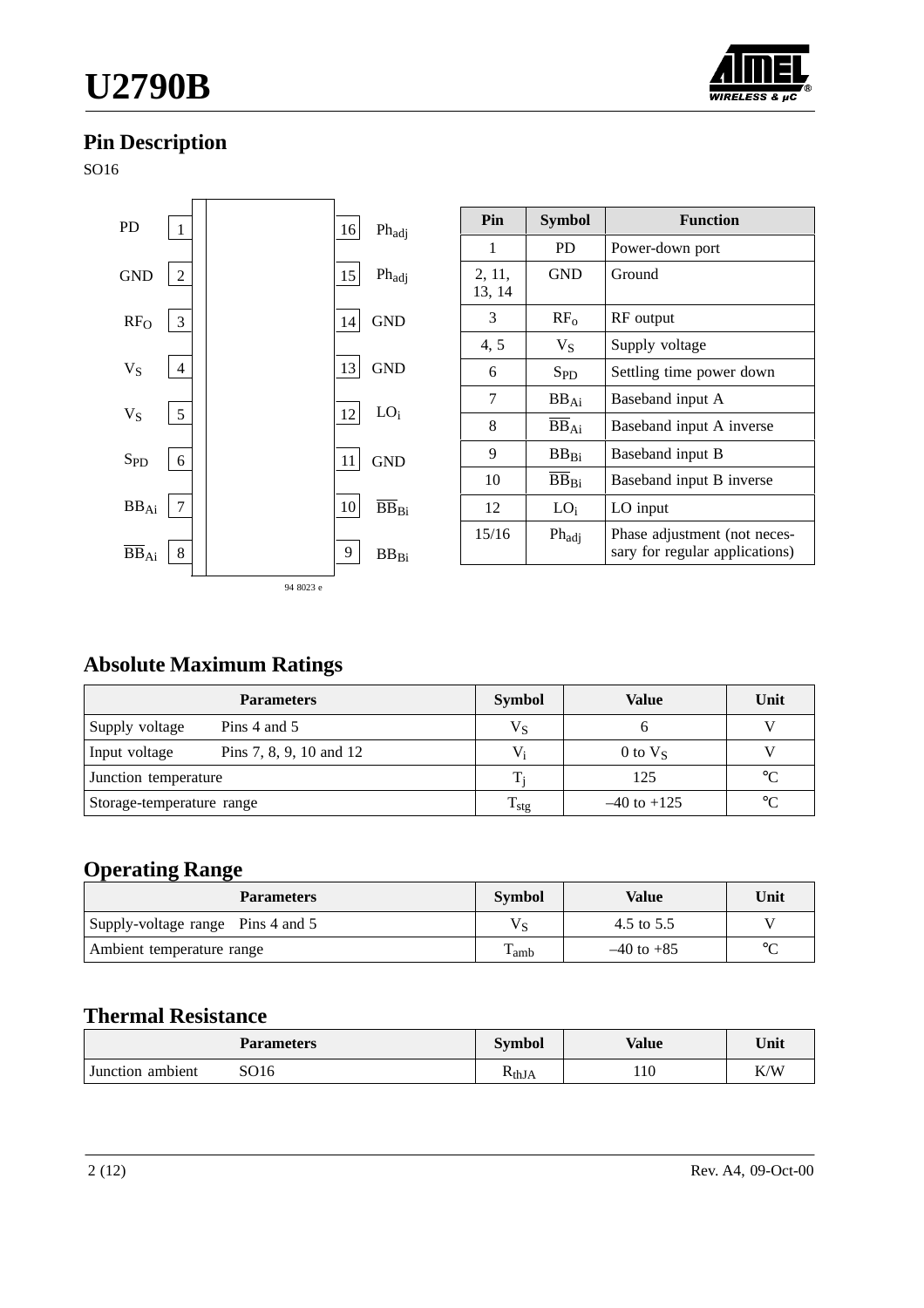

## **Electrical Characteristics**

Test conditions (unless otherwise specified):  $V_S = 5 V$ ,  $T_{amb} = 25^{\circ}C$ , referred to test circuit, system impedance  $Z_O = 50 \Omega$ , f<sub>LO</sub> = 900 MHz, P<sub>LO</sub> = -10 dBm, V<sub>BBi</sub> = 1 V<sub>pp</sub> diff

| <b>Parameters</b>                          | <b>Test Conditions / Pin</b>                                                           | <b>Symbol</b>         | Min.         | Typ.             | Max.           | Unit                     |
|--------------------------------------------|----------------------------------------------------------------------------------------|-----------------------|--------------|------------------|----------------|--------------------------|
| Supply-voltage range                       | Pins 4 and 5                                                                           | $V_S$                 | 4.5          |                  | 5.5            | V                        |
| Supply current                             | Pins 4 and 5                                                                           | $I_{S}$               |              | 30               |                | mA                       |
| <b>Baseband inputs</b>                     | Pins 7-8, 9-10                                                                         |                       |              |                  |                |                          |
| Input-voltage range (diff.)                |                                                                                        | $V_{BBi}$             |              | 1000             | 1500           | $mV_{pp}$                |
| Input impedance<br>(single ended)          |                                                                                        | $Z_{BBi}$             |              | 3.2              |                | $k\Omega$                |
| Input-frequency range 5                    |                                                                                        | $\rm f_{BBi}$         | $\mathbf{0}$ |                  | 250            | $\mathbf{MHz}$           |
| Internal bias voltage                      |                                                                                        | $\rm V_{BBb}$         | 2.35         | 2.5              | 2.65           | V                        |
| Temperature coefficient                    |                                                                                        | $TC_{BB}$             |              | 0.1              | $\leq$ 1       | $mV$ /°C                 |
| LO input                                   | Pin 12                                                                                 |                       |              |                  |                |                          |
| Frequency range                            |                                                                                        | f <sub>LOi</sub>      | 50           |                  | 1000           | MHz                      |
| Input level $1$                            |                                                                                        | $P_{LOi}$             | $-12$        | $-10$            | $-5$           | dBm                      |
| Input impedance                            |                                                                                        | $Z_{iLO}$             |              | 50               |                | Ω                        |
| Voltage standing wave ratio                |                                                                                        | <b>VSWRLO</b>         |              | 1.4              | $\overline{c}$ | $\overline{\phantom{0}}$ |
| Duty-cycle range                           |                                                                                        | $DCR_{LO}$            | 0.4          |                  | 0.6            |                          |
| <b>RF</b> output                           | Pin <sub>3</sub>                                                                       |                       |              |                  |                |                          |
| Output level                               |                                                                                        | $P_{RFo}$             | $-5$         | $-1$             |                | dBm                      |
| LO suppression $2$                         | $f_{I.O} = 900 \text{ MHz}$<br>$f_{LO}$ : = 150 MHz                                    | LO <sub>RFo</sub>     | 30<br>32     | 35<br>35         |                | $\mathrm{dB}$            |
| Sideband suppression 2,3                   | $f_{LO}$ : = 900 MHz<br>$f_{LO}$ : = 150 MHz                                           | ${\rm SBS}_{\rm RFo}$ | 35<br>30     | 40<br>35         |                | $\mathrm{dB}$            |
| Phase error <sup>4</sup>                   |                                                                                        | $P_e$                 |              | < 1              |                | deg.                     |
| Amplitude error                            |                                                                                        | $A_e$                 |              | $<\pm\,0.2$<br>5 |                | dB                       |
| Noise floor                                | $V_{BBi} = 2 V$ , $\overline{V}_{BBi} = 3 V$<br>$V_{BBi} = \overline{V}_{BBi} = 2.5 V$ | $\rm N_{FL}$          |              | $-132$<br>$-144$ |                | dBm/Hz                   |
| <b>VSWR</b>                                |                                                                                        | <b>VSWRRF</b>         |              | 1.6              | $\overline{c}$ |                          |
| 3rd-order baseband<br>harmonic suppression |                                                                                        | $S_{BBH}$             | 35           | 45               |                | dB                       |
| RF harmonic suppression                    |                                                                                        | $S_{RFH}$             |              | 35               |                | dB                       |
| Power-down mode                            |                                                                                        |                       |              |                  |                |                          |
| Supply current                             | $V_{\text{PD}} \leq 0.5 \text{ V}$ Pins 4, 5<br>$V_{PD} = 1 V$                         | I <sub>PD</sub>       |              | $10\,$           | 1              | $\mu A$                  |
| Settling time                              | $C_{SPD} = 100$ pF, $C_{LO} = 100$ pF<br>Pin 6 to 3<br>$C_{RFo} = 1$ nF                | $t_{\rm sPD}$         |              | 10               |                | $\mu s$                  |
| <b>Switching voltage</b>                   | Pin 1                                                                                  |                       |              |                  |                |                          |
| Power on                                   |                                                                                        | $V_{PDon}$            | 4            |                  |                | V                        |
| Power down                                 |                                                                                        | V <sub>PDdown</sub>   |              |                  | $\mathbf{1}$   | V                        |

Note: 1 The required LO level is a function of the LO frequency.<br>Note: 2 In reference to an RF output level  $\le -1$  dBm and I/Q inp

Note: 2 In reference to an RF output level  $\le -1$  dBm and I/Q input level of 400 mV<sub>pp</sub> diff

Note: 3 Sideband suppression is tested without connection at Pins 15 and 16. For higher requirements a potentiometer can be connected at these pins.

Note: 4 For  $T_{amb} = -30$  to  $+ 85^{\circ}C$  and  $V_S = 4.5$  to 5.5 V<br>Note: 5 By low-impedance signal source By low-impedance signal source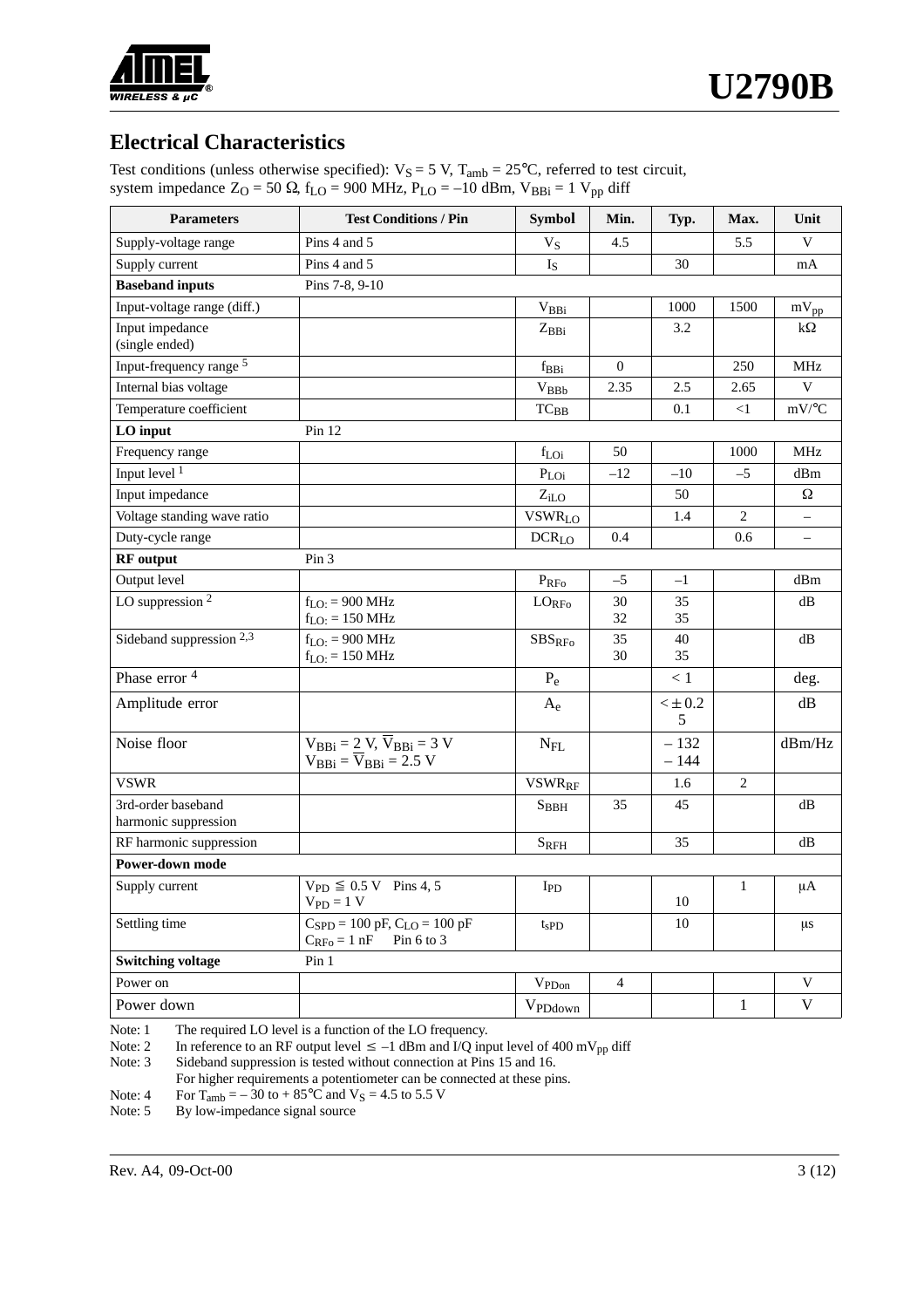

## **Typical Single Sideband Output Spectrum at**  $V_S = 4.5$  **V and**  $V_S = 5.5$  **V**  $f_{LO} = 900 \text{ MHz}, P_{LO} = -10 \text{ dBm}, V_{BBi} = 1 \text{ Vpp}$  (differential)  $T_{amb} = 25^{\circ}\text{C}$





## **Typical GMSK Output Spectrum**



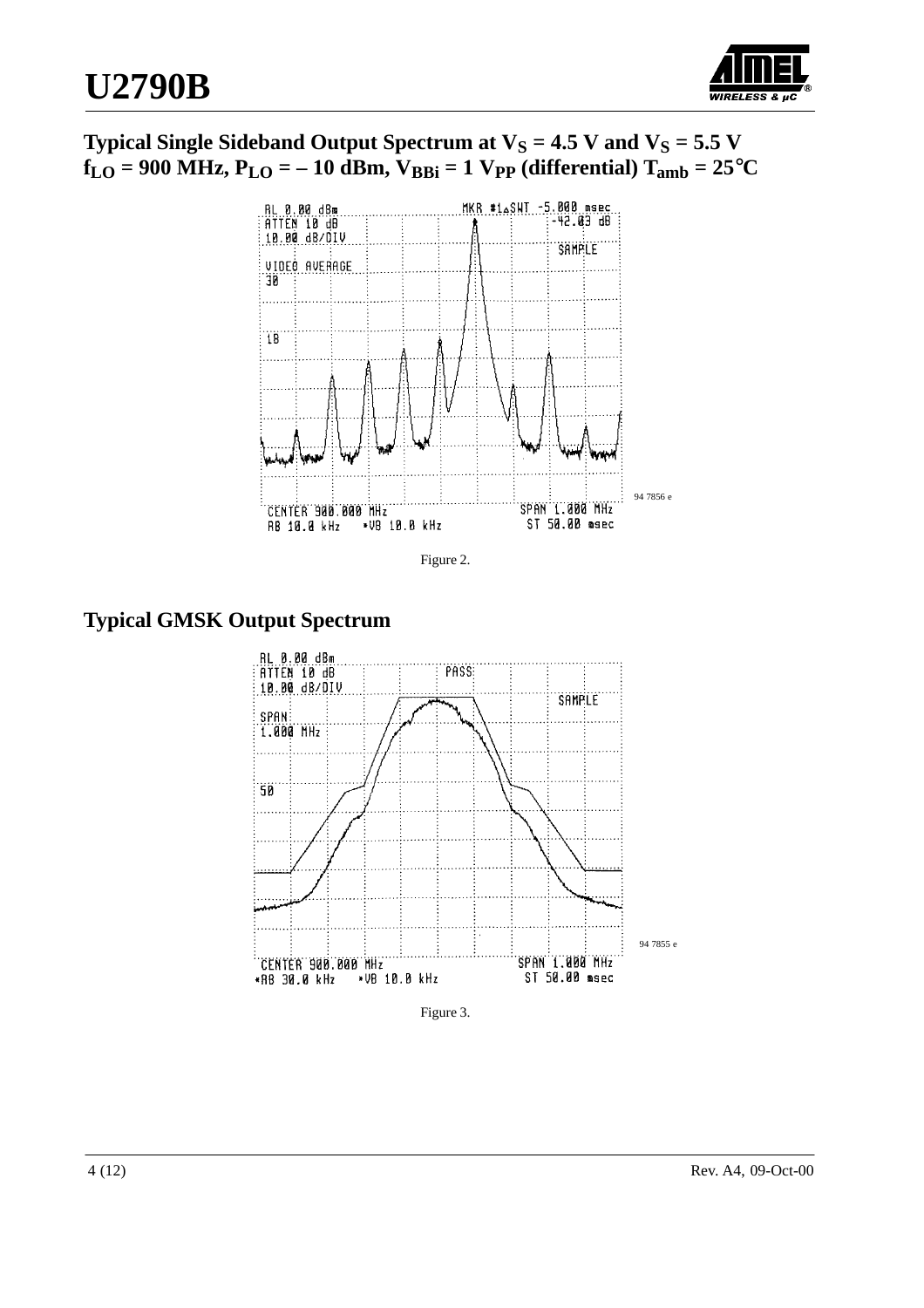

## **Typical RF-Harmonic Output Spectrum**







Figure 5. OIP3 vs.  $T_{amb}$ ,  $LO = 150$  MHz, level  $- 20$  dBm



Figure 6. OIP3 vs.  $T_{amb}$ ,  $LO = 900$  MHz, level – 10 dBm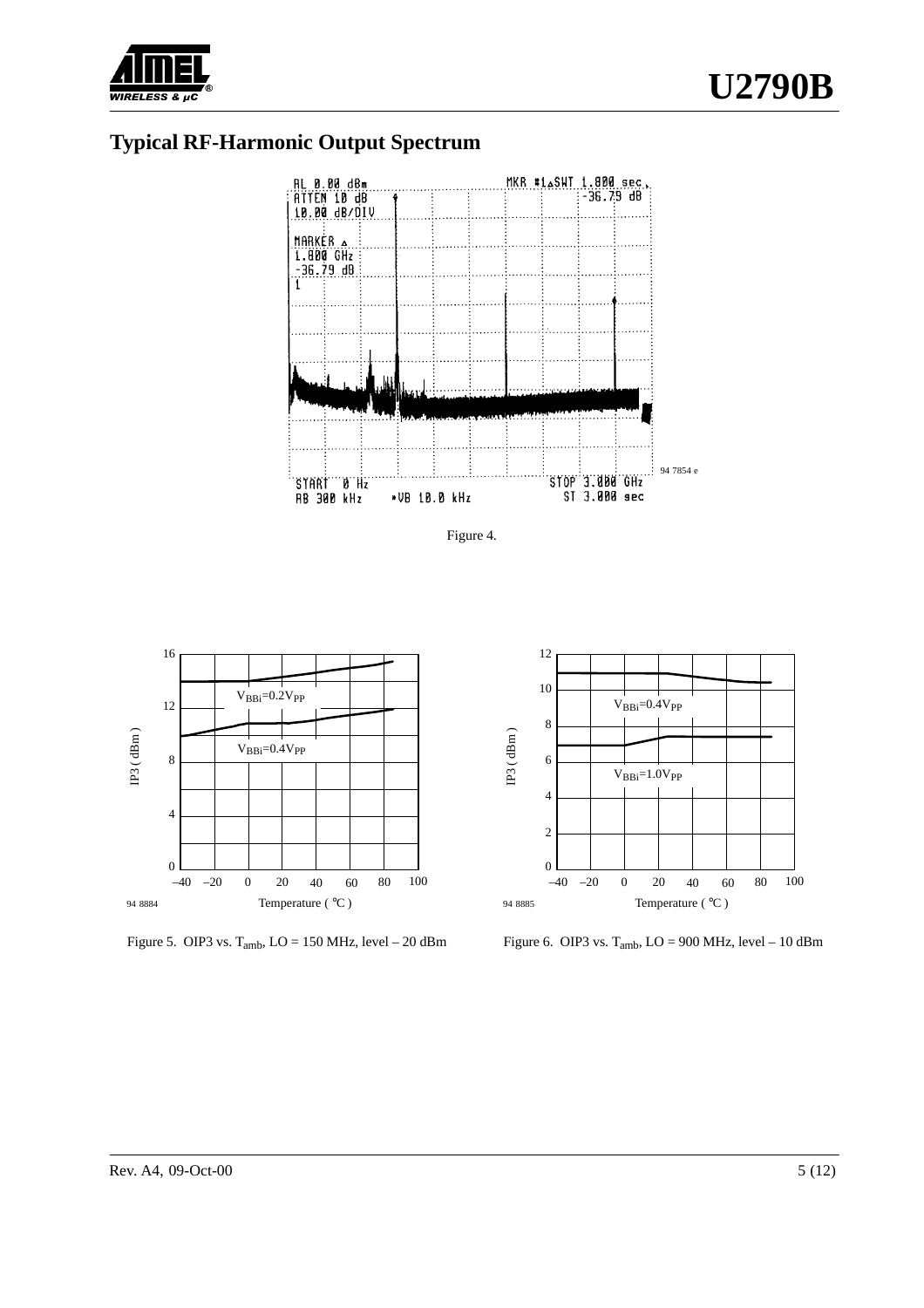





Figure 7. Output power vs. Tamb

Figure 8. Supply current vs. Tamb

### **Typical S11 Frequency Response of the RF Output**



Figure 9.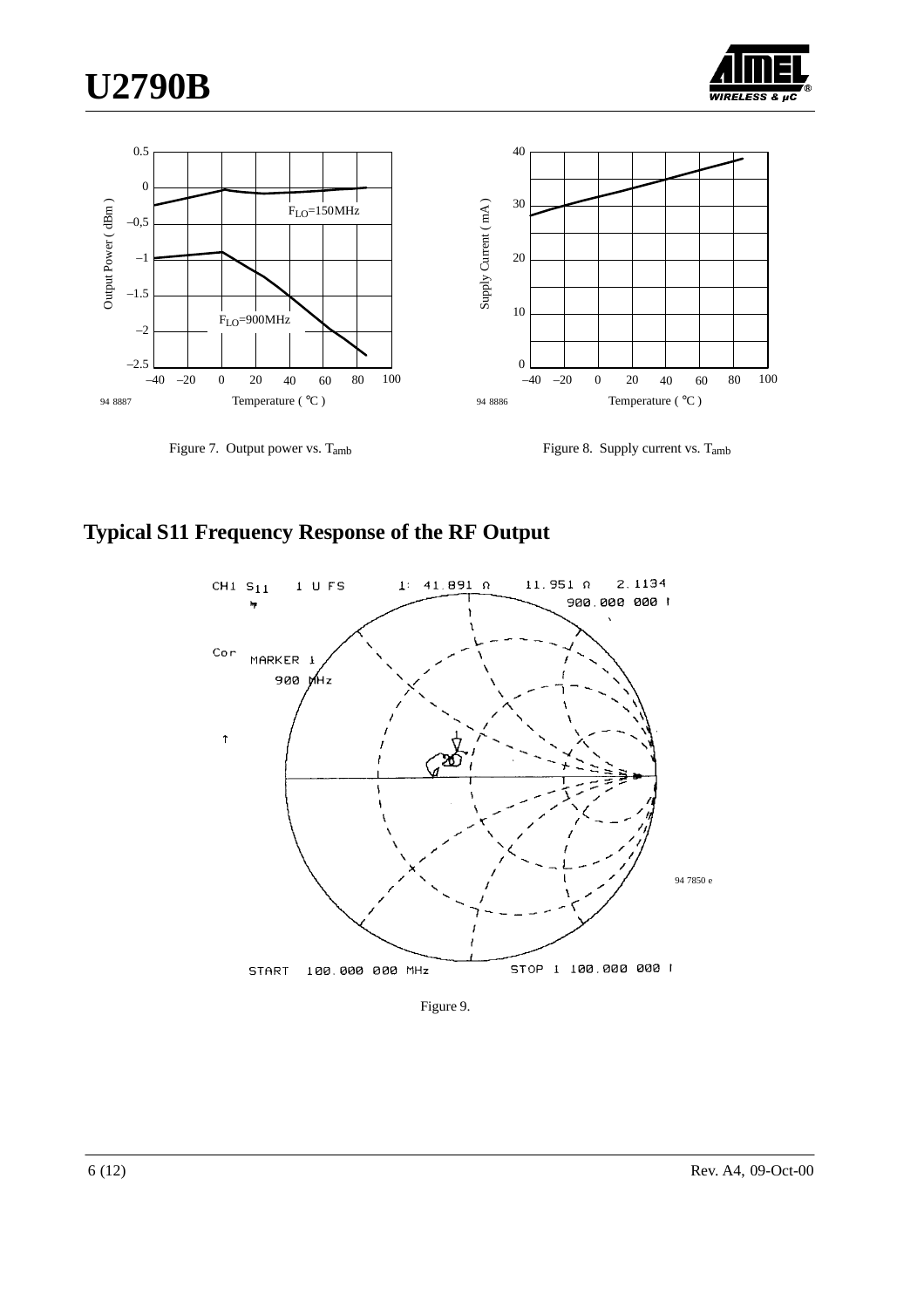





**Typical S11 Frequency Response of the LO Input**



Figure 11.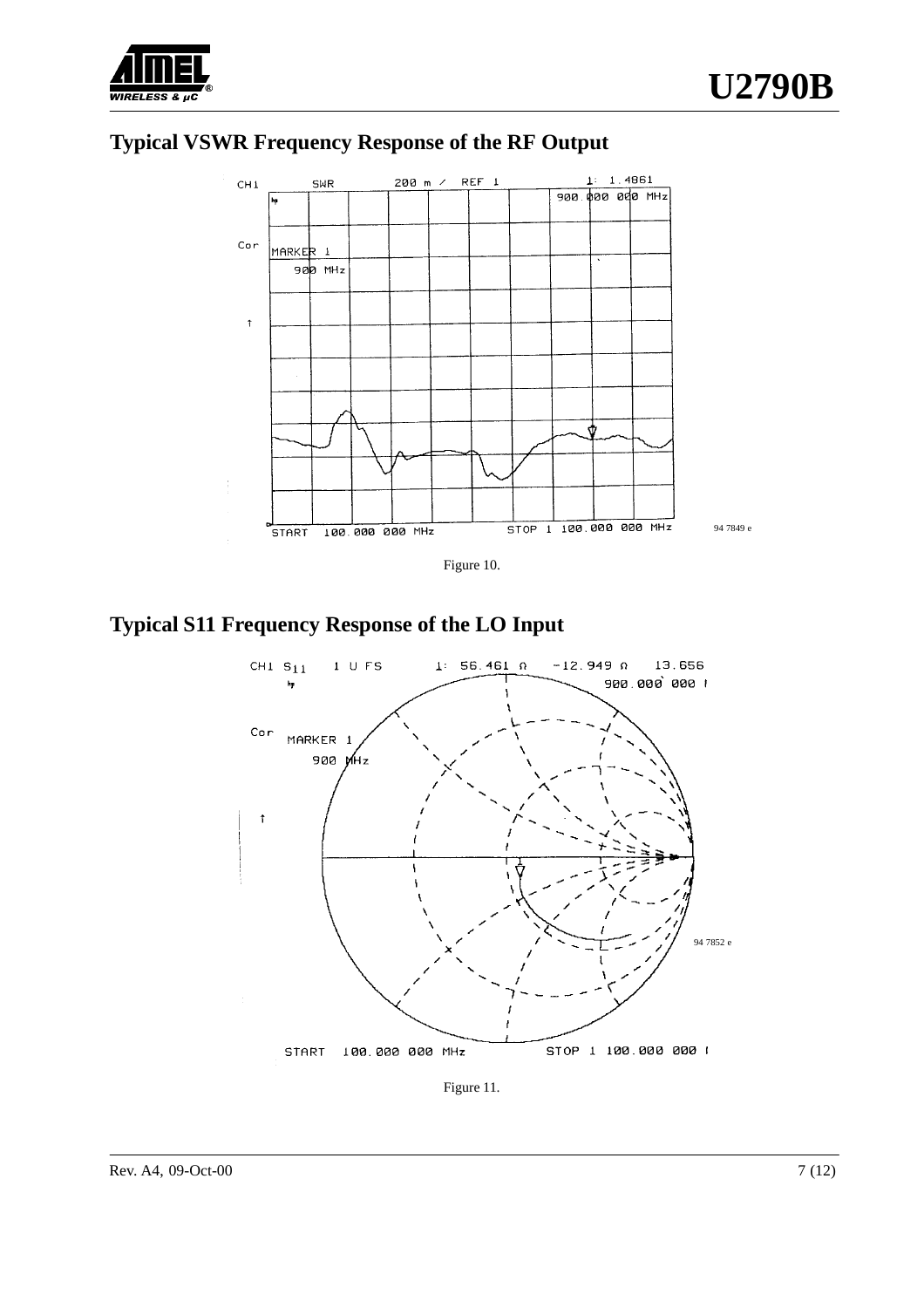# **U2790B**





Figure 12. Typical VSWR frequency response of the LO input



Figure 13. Typical supply current vs. temperature at  $V_S = 5 V$ 



Figure 14. Typical output power vs. LO-frequency at  $T_{amb} =$  $25^{\circ}$ C, V<sub>BBi</sub> = 230 mV<sub>PP</sub> (differential)



Figure 15. Typical required V<sub>BBi</sub> input signal (differential) vs. LO frequency for  $P_{\text{O}} = 0$  dBm and  $P_{\text{O}} = -2$  dBm



Figure 16. Typical useful LO power range vs. LO frequency at  $T_{amb} = 25 °C$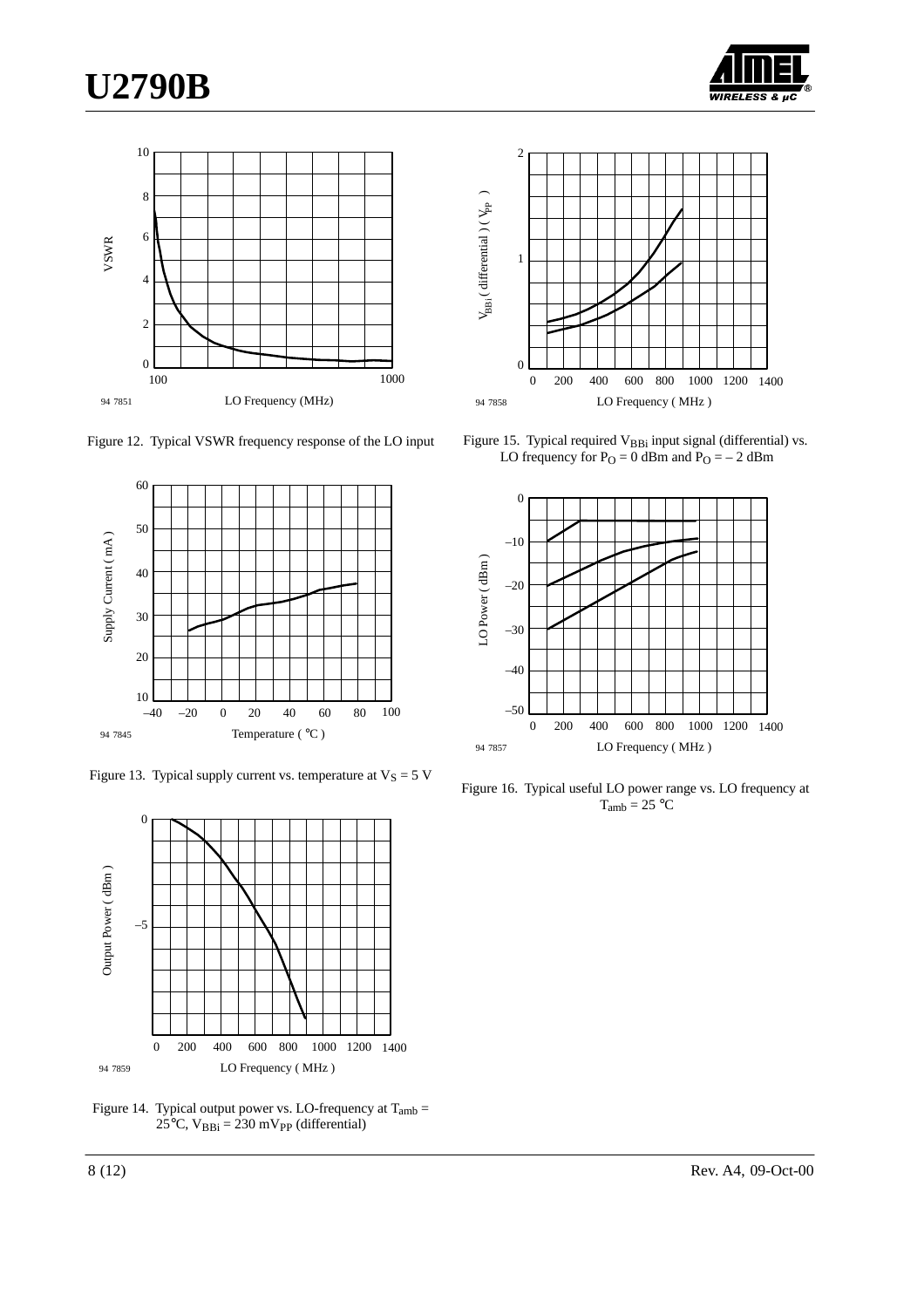

## **Application Circuit**



Figure 17.

# **PCB Basic Layout**



Figure 18. U2790B-FP (SO 16)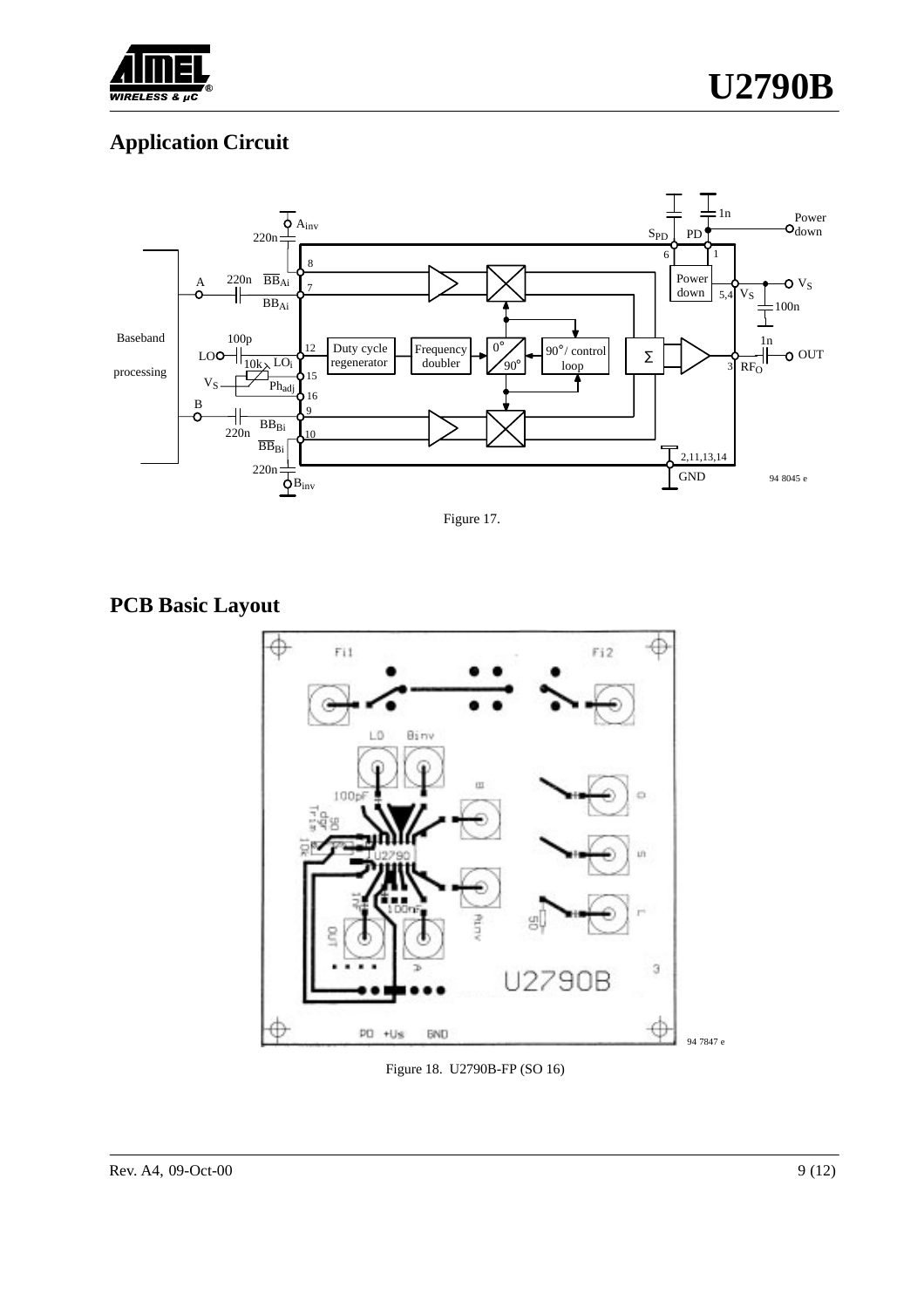

## **Application Notes**

#### **Noise Floor and Settling Time**

In order to reduce noise on the power-down control input and improve the wide-off noise floor of the 900-MHz RF output signal, capacitor C<sub>PD</sub> should be connected from Pin 6 to ground in the shortest possible way.

The settling time has to be considered for the system under design. For GSM applications, a value of  $C_{PD} = 1$  nF defines a settling time,  $t_{\rm sPD}$ , equal or less than 3  $\mu$ s. This capacitance does not have any influence on the noise floor within the relevant GSM mask. For mobile applications the mask requirements can be achieved very easily without C<sub>PD</sub>.

A significant improvement of the wide-off noise floor is obtainable with C<sub>PD</sub> greater than 100 nF. Such values are recommended for applications where the settling time is not critical such as in base stations. Coupling capacitors for LO<sub>i</sub> and RF<sub>O</sub> also have a certain impact on the settling time. The values used for the measurements are  $C_{\text{LOi}} = 100 \text{ pF}$  and  $C_{\text{RFo}} = 1 \text{ nF}$ .

#### **Baseband Coupling**

U2790B-FP (SO16) has an integrated biasing network which allows AC coupling of the baseband signal at a low count of external components. The bias voltage is  $2.5 V ± 0.15 V.$ 

Figure 19 shows the baseband input circuitry with a resistance of 3.2 k $\Omega$  for each asymmetric input. The internal DC offset between A and  $\overline{A}$ , and B and  $\overline{B}$  is typically  $\lt \pm$ 1 mV with a maximum of  $\pm$  3 mV. DC coupling is also possible with an external DC voltage of  $2.5 \pm 0.15$  V.

#### **Circuitries**



Figure 19. Baseband input circuitry



Figure 20. RF output circuitry



Figure 21. L<sub>O</sub> input circuitry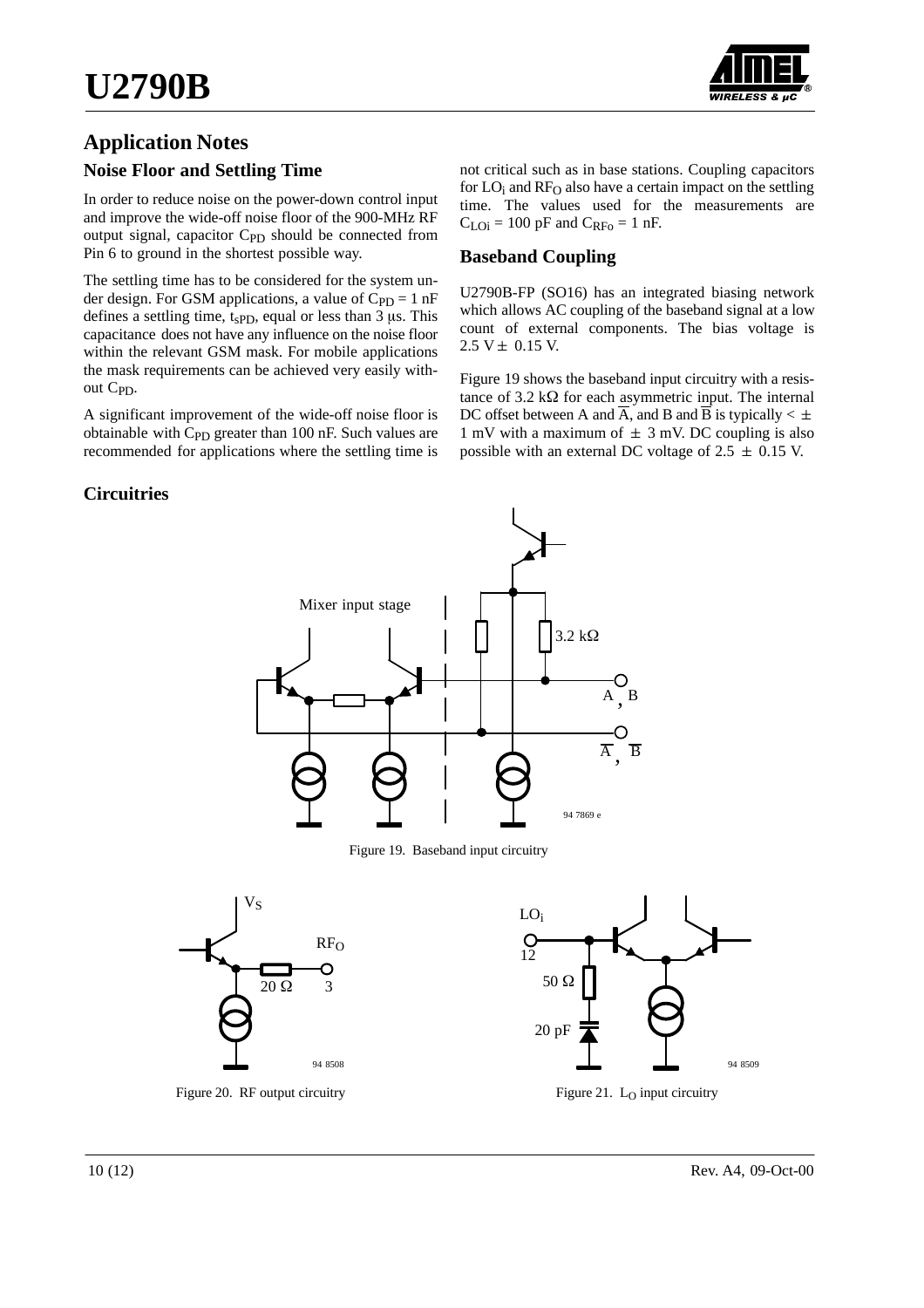

# **Package Informaion**

Package SO16

Dimensions in mm